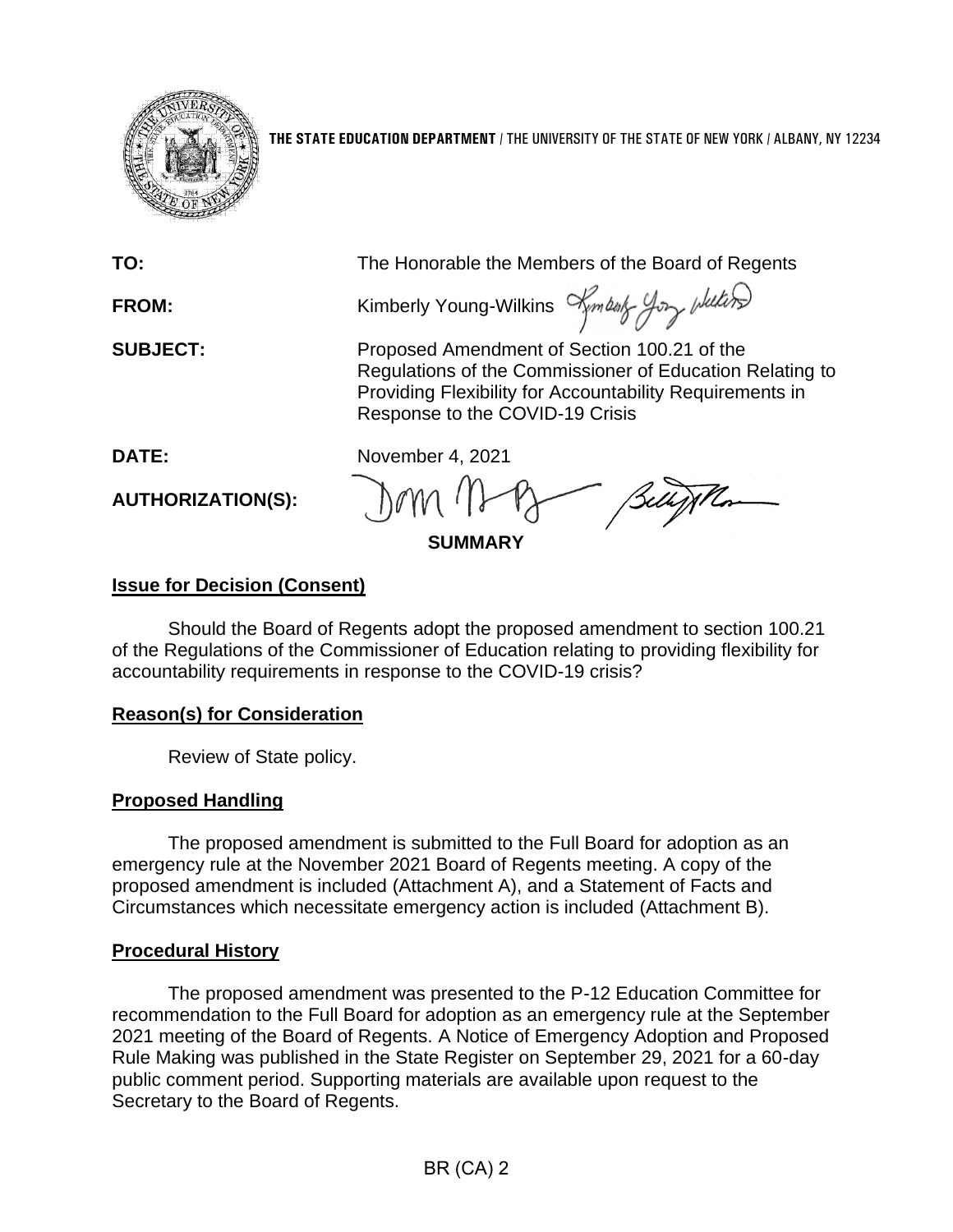Because the September emergency action will expire on December 12, 2021 a second emergency action is necessary to ensure the emergency rule remains continuously in effect until it can be permanently adopted at the January 2022 Regents meeting. A Notice of Emergency Adoption will be published in the State Register on December 29, 2021. Supporting materials are available upon request to the Secretary of the Board of Regents.

#### **Background Information**

In April 2020, the United States Department of Education (USDE) approved the Department's application for a one-year waiver from provisions of the Elementary and Secondary Education Act (ESEA), as recently amended by the Every Student Succeeds Act (ESSA) pertaining to State assessments and school district accountability determinations due to the unique circumstances that have arisen because of the COVID-19 crisis.

In response, the Board of Regents permanently adopted amendments to section 100.21 of the Commissioner's regulations at its February 2021 meeting providing that: the Commissioner shall not conduct a review of school and district performance using 2019-2020 school year result; the accountability status of public schools and districts for the 2020-2021 school year shall be the same as for the 2019-2020 school year; and the 2018-2019 school year results shall be used in any instance for which 2019-2020 school year results would have been used as part of the process of making 2021-2022 school year accountability determinations.

Additionally, the amendments provide that the Commissioner may, upon a finding of good cause, modify for the 2019-2020 through 2021-2022 school years any timelines pertaining to notifications, plans, reports, or implementation of activities required by such section.

Because of the on-going impact of the COVID-19 crisis, the Department again applied for a one-year waiver from provisions of ESSA pertaining to school and district accountability determinations due to the ongoing impact of the COVID-19 crisis. The USDE approved the Department's application in June 2021 and granted the Department a waiver of the following requirements of ESSA:

- Accountability and school identification requirements in sections  $1111(c)(4)$  and 1111(d)(2)(C)-(D): the requirements that a State measure progress toward Long-Term Goals and Measures of Interim Progress (MIP); meaningfully differentiate, on an annual basis, all public schools, including adjusting the Academic Achievement indicator based on a participation rate below 95 percent; and identify schools for Comprehensive, Targeted, and additional Targeted Support and Improvement based on data from the 2020-2021 school year;
- Report card provisions related to accountability in section 1111(h) based on data from the 2020-2021 school year; these include: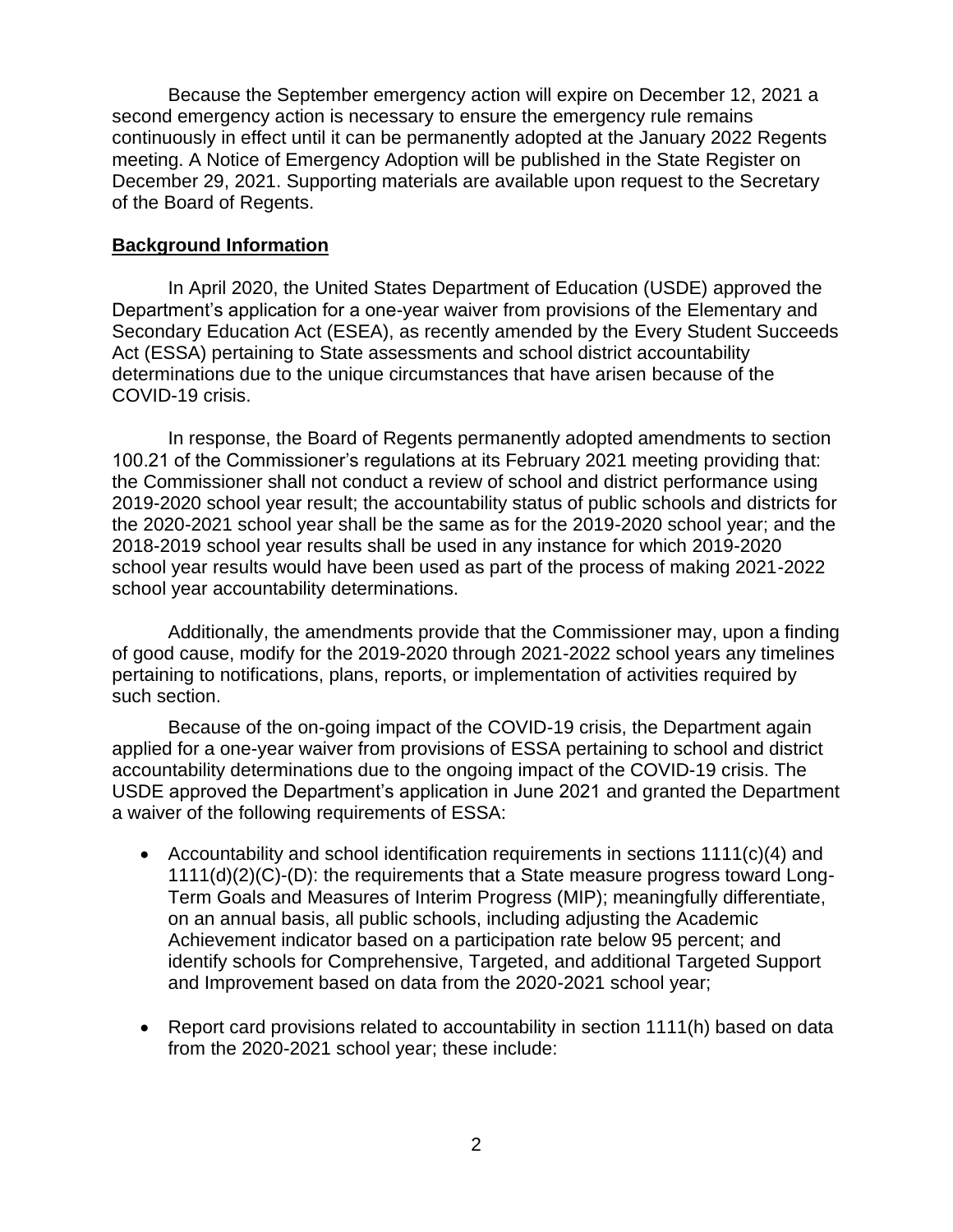- Section  $1111(h)(1)(C)(i)(l) (IV)$  and  $(Vl)$ : Accountability system description, other than the list of Comprehensive, Targeted, and additional Targeted Support and Improvement Schools;
- Section 1111(h)(1)(C)(iii)(l): Other Academic indicator results for schools that are not high schools;
- Section 1111(h)(1)(C)(v): School Quality or Student Success indicator results;
- Section 1111(h)(1)(C)(vi): Progress toward meeting Long-Terms Goals and MIPs; and
- Section 1111(h) $(2)(C)$  with respect, at the LEA and school levels, to all waiver requirements in section 1111(h)(1)(C).

#### **Proposed Revisions**

Therefore, the Department is proposing to amend sections 100.21(a) and (b)(3)(i) of the Commissioner's regulations to provide that the Commissioner shall not identify schools for Comprehensive, Targeted, and additional Targeted Support and Improvement for the 2021-2022 school year based on data from the 2020-2021 school year. As such, the accountability status of public schools and districts for the 2021-2022 school year shall be the same as for the 2020-2021 school year. Additionally, the proposed amendment to section 100.21(a) of the Commissioner's regulation extends the time period where the Commissioner may, upon a finding of good cause, modify any timelines pertaining to notifications, plans, reports, or implementation of activities required by such section through the 2022-2023 school year.

The Department also proposes to amend section 100.21(b)(2)(xi) of the Commissioner's regulations to: (1) delay until the 2023-2024 school year the Commissioner assigning a Level from 1 to 4 to any accountability group for which a school or district is accountable on the out-of-school suspension indicator based on 2022-2023 school year results and the requirement that districts implement the provisions of section 100.21(i)(4) for any schools that have an accountability group that performs at Level 1 on the out-of-school suspension indicator; and (2) delay until the 2025-2026 school year the incorporation of the out-of-school suspension indicator into the methodology used to determine the accountability status of schools and districts under this section.

Finally, the Department proposes to amend sections 100.21(i)(5)(ii), (i)(5)(iii),  $(i)(5)(iv)$ ,  $(i)(5)(v)$ , and  $(i)(5)(vi)$  of the Commissioner's regulations to: (1) delay until the 2023-2024 school year the requirement that certain districts conduct a participation rate audit and develop an updated participation rate improvement plan for any school that completes a school participation rate self-assessment and improvement plan in the previous school year and that fails to improve its participation rates for the subgroup(s) and subject(s), as determined by the Commissioner, for which the plan was required; (2) delay until the 2024-2025 school year the requirement that certain districts partner with a Board of Cooperative Educational Services (BOCES) or other technical assistance center to conduct a participation rate audit and develop an updated participation rate plan for any school for which a district audit and district participation rate improvement plan is completed in the previous school year and that fails to improve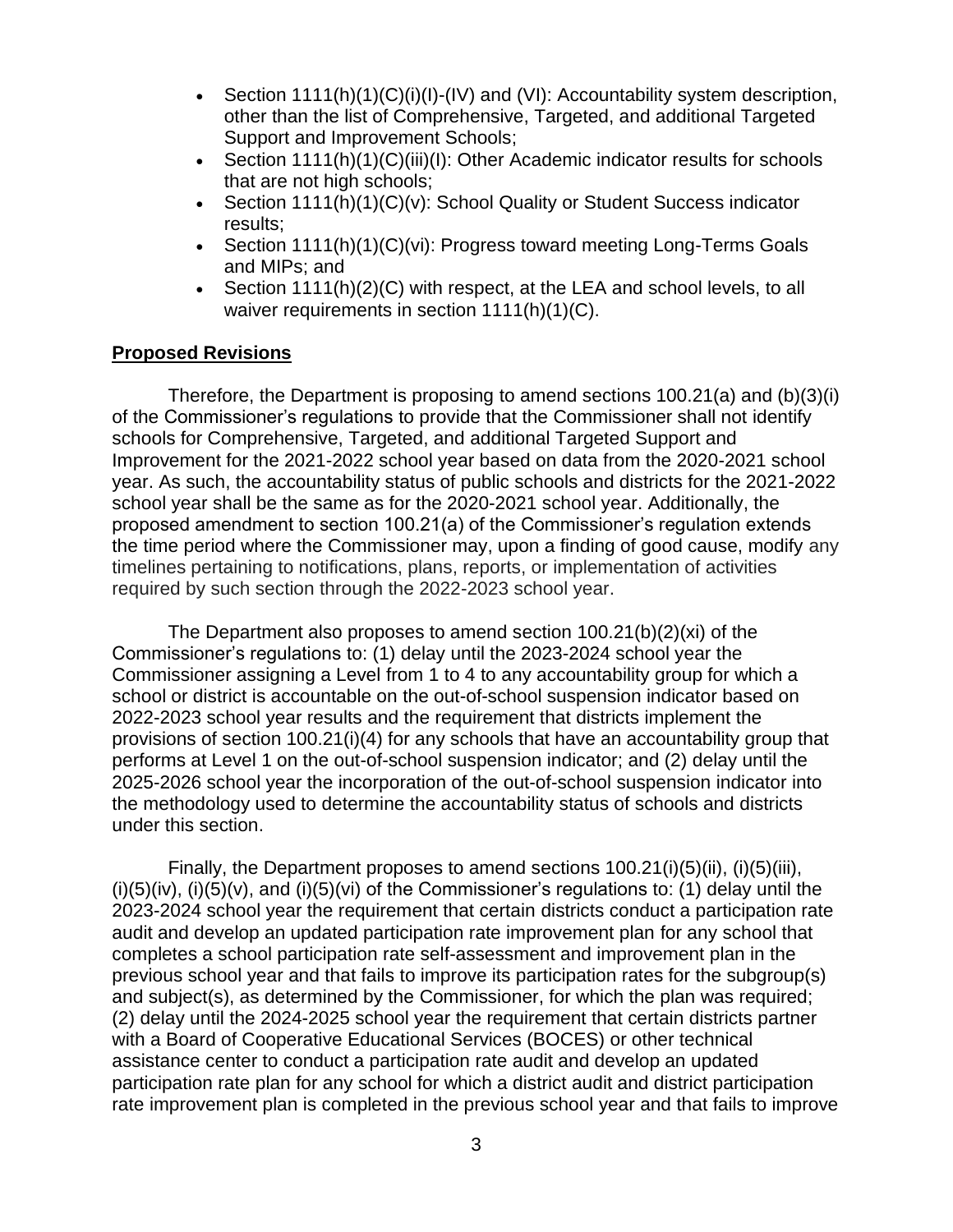its participation rates for the subgroup(s) and subject(s), as determined by the Commissioner; and (3) delay until the 2025-2026 school year the requirements that the Department conduct an audit of the participation rate and require schools to address recommendations contained in the participation rate audit for any school for which an audit and participation rate improvement plan was completed in the previous school year and that fails to improve its participation rates for the subgroup(s) and subject(s), as determined by the Commissioner, for which the plan was required.

Later this school year, the Department will recommend for Board of Regents consideration additional regulatory amendments to address issues pertaining to 2022- 2023 and subsequent school year accountability determinations.

# **Related Regent's Items**

February 2021: [Proposed Amendments to Sections 52.3, 52.21, 57-4.5, 70.4, 74.6,](https://www.regents.nysed.gov/common/regents/files/221brca6.pdf)  [75.2, 75.5, 76.2, 79-9.3, 79-10.3, 79-11.3, 79-12.3, 80-](https://www.regents.nysed.gov/common/regents/files/221brca6.pdf) 1.13, 80-1.5, 80-3.15, 80-4.3, [83.5, 87.2, 87.5, 100.2, 100.4, 100.5, 100.6, 100.10, 100.21, 119.1, 119.5, 125.1, 151-](https://www.regents.nysed.gov/common/regents/files/221brca6.pdf) 1.4, 154- [2.3, 175.5, 200.4, 200.5, 200.7, 200.20 and 275.8 and Addition of Section](https://www.regents.nysed.gov/common/regents/files/221brca6.pdf)  [279.15 to the Regulations of the Commissioner of Education Relating to Addressing the](https://www.regents.nysed.gov/common/regents/files/221brca6.pdf)  [COVID-19 Crisis](https://www.regents.nysed.gov/common/regents/files/221brca6.pdf)

(https://www.regents.nysed.gov/common/regents/files/221brca6.pdf)

September 2021: [Proposed Amendment of Section 100.21 of the Regulations of the](https://www.regents.nysed.gov/common/regents/files/921p12a3.pdf)  [Commissioner of Education Relating to Providing Flexibility for Accountability](https://www.regents.nysed.gov/common/regents/files/921p12a3.pdf)  [Requirements in Response to the COVID-19 Crisis](https://www.regents.nysed.gov/common/regents/files/921p12a3.pdf) (https://www.regents.nysed.gov/common/regents/files/921p12a3.pdf)

# **Recommendation**

It is recommended that the Board of Regents take the following action:

VOTED: That section 100.21 of the Regulations of the Commissioner of Education be amended, as submitted, as an emergency measure, effective December 13, 2021, upon a finding by the Board of Regents that such action is necessary for the preservation of public health and general welfare in order to provide flexibility for certain regulatory requirements relating to accountability in response to the impact of the COVID-19 crisis and to ensure that the emergency action taken at the September meeting remains continuously in effect.

# **Timetable for Implementation**

If adopted as an emergency measure at the November 2021 Regents meeting, the proposed amendment will become effective as an emergency rule on December 13, 2021. It is anticipated that the proposed amendment will be presented for permanent adoption at the January 2022 Regents meeting, after publication of the proposed amendment in the State Register and expiration of the 60-day public comment period required under the State Administrative Procedure Act (SAPA). If adopted at the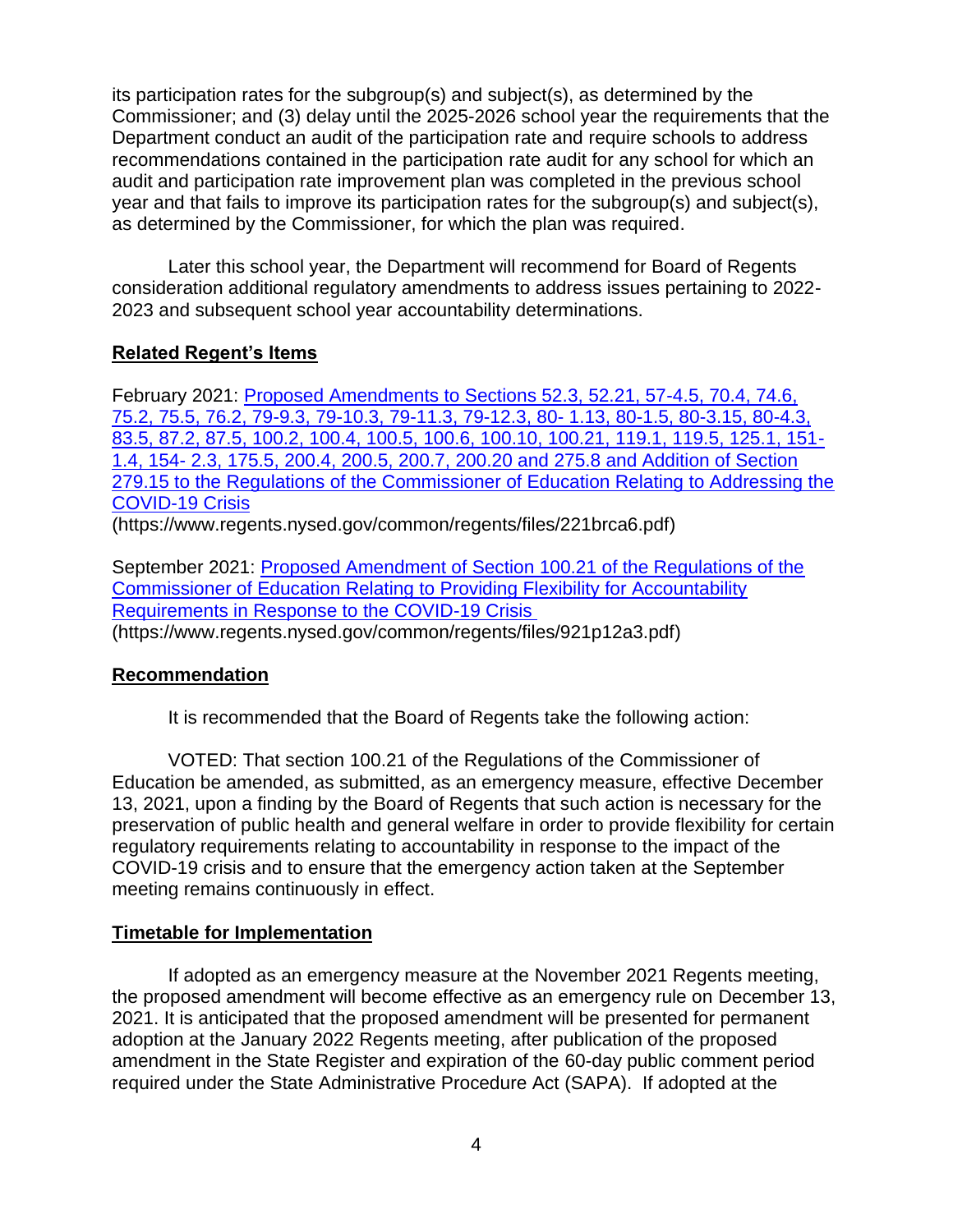January 2022 meeting, the proposed rule will become effective as a permanent rule on January 26, 2022.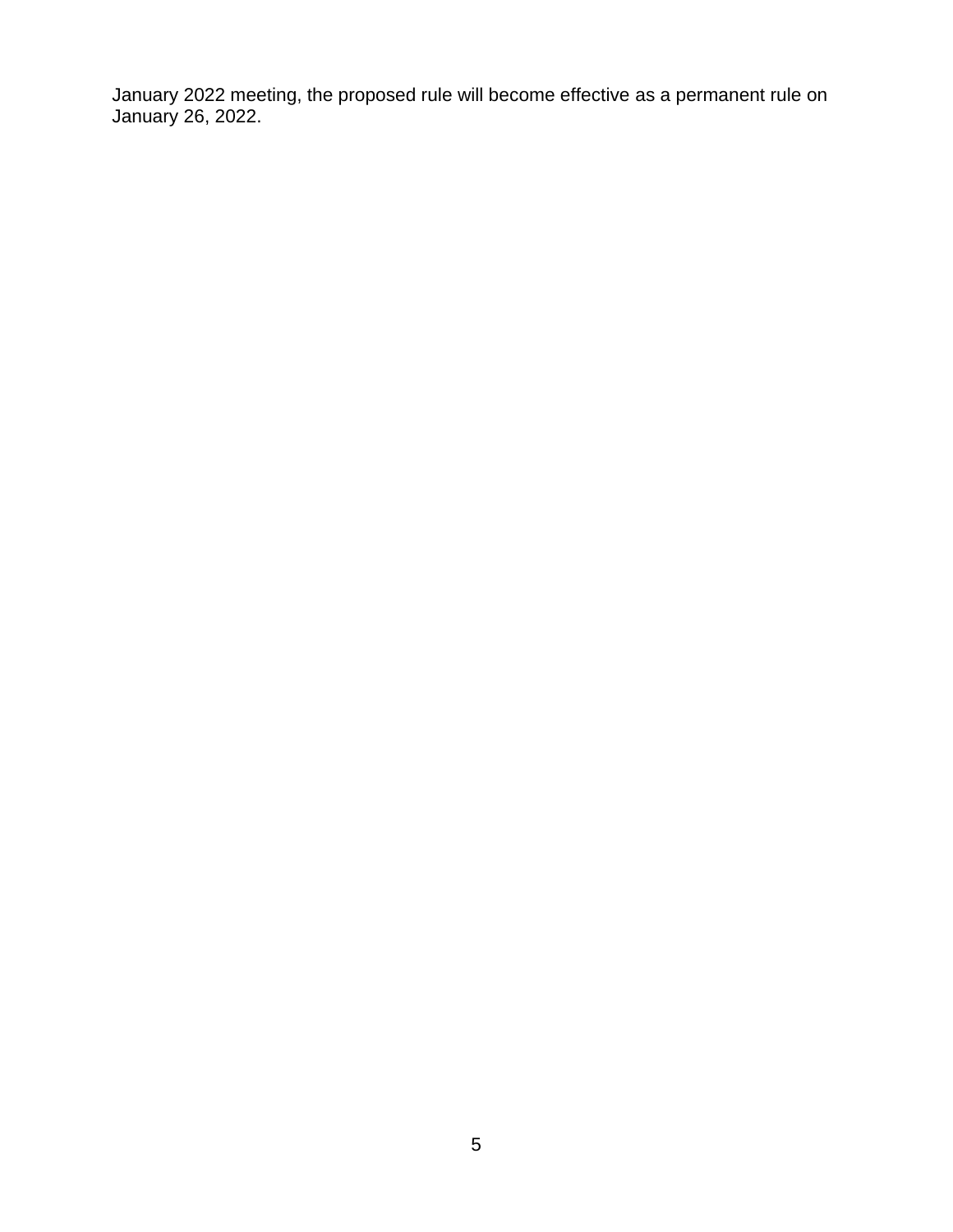#### **Attachment A**

#### AMENDMENT TO THE REGULATIONS OF THE COMMISSIONER OF EDUCATION

Pursuant to sections 101, 112, 207, 210, 215, 305, 309, and 3713 of the Education Law and the Elementary and Secondary Education Act of 1965, as amended by the Every Student Succeeds Act of 2015, 20 U.S.C. sections 6301 et seq. (Public Law 114-95, 129 STAT. 1802).

1. Paragraph of subdivision (a) of section 100.21 of the Regulations of the Commissioner of Education is amended to read as follows:

(3) Notwithstanding any other provisions of this section, the Commissioner shall not conduct a review of school and district performance for the 2021-2022 school year using 2019-2020 or 2020-2021 school year results, the accountability status of public schools and districts for the 2020-2021 school year shall be the same as for the 2019- 2020 school year and the accountability status of public schools and districts for the 2021-2022 school year school be the same as for the 2020-2021 school year.

(4) Notwithstanding any other provision of this section, the Commissioner may, upon a finding of good cause, modify for the 2019-2020 through [2021-2022] 2022-2023 school years any timelines pertaining to notifications, plans, reports, or implementation of activities required by this section.

2. Subparagraphs (i) and (ii) of paragraph (3) of subdivision (b) of section 100.21 of the Regulations of the Commissioner of Education are amended to read as follows:

(i) Comprehensive support and improvement (CSI) schools (elementary and middle schools). The State shall designate elementary/middle schools as CSI schools using the following criteria: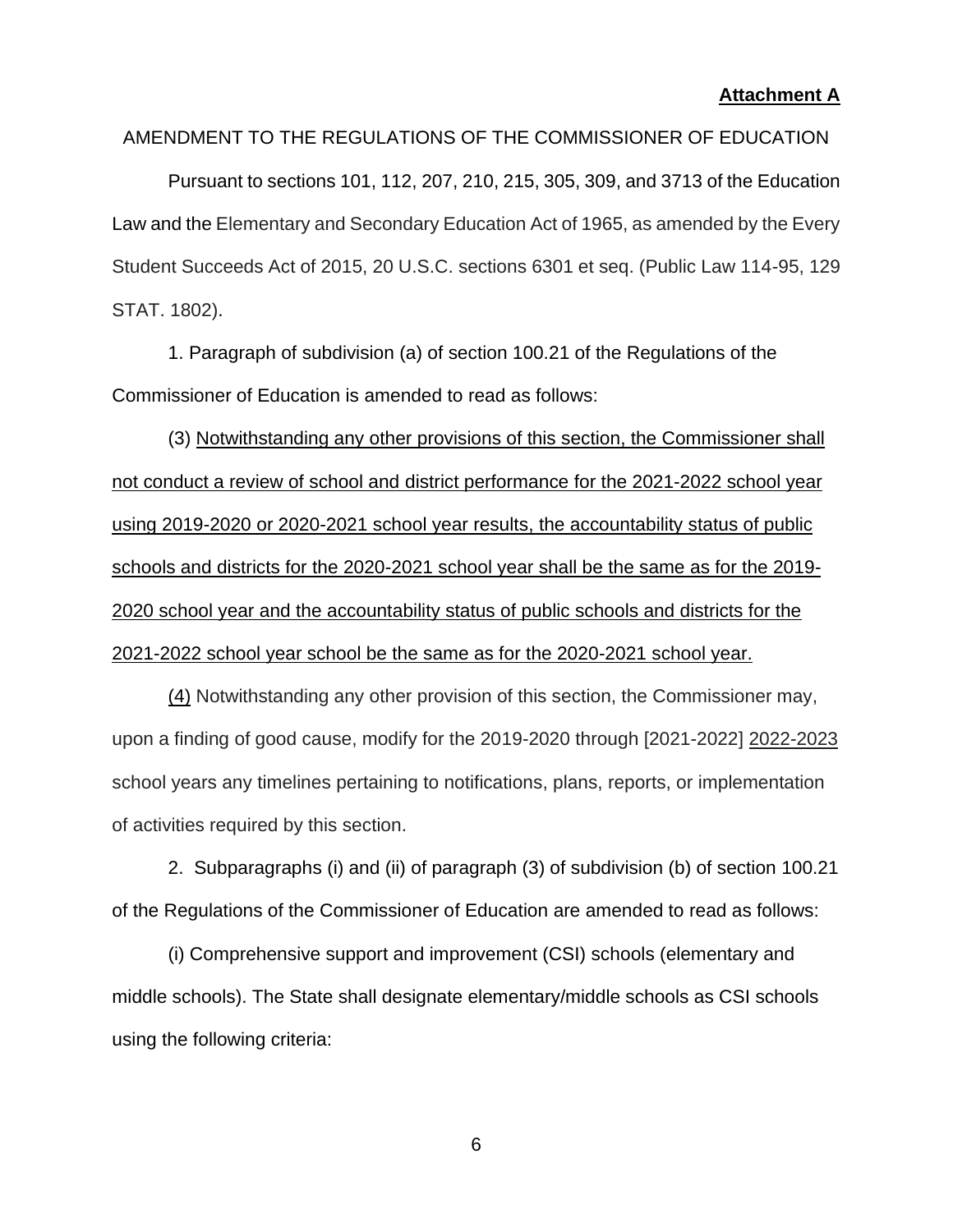(a) beginning with the 2018-2019 school year, using 2017-2018 school year results, and the [2022-2023] 2023-2024 school year using [2021-2022] 2022-2023 school year results, the State shall identify a minimum five percent of the lowest performing schools as CSI schools and shall identify CSI schools based upon the results from the all students group once every three years thereafter, based on the accountability measures described in subdivision (f) of this section. Provided that, if the accountability measures used to identify CSI schools in subdivision (f) of this section result in the identification of fewer than five percent of Title I public elementary/middle schools in the State, the commissioner shall identify the lowest performing five percent of Title I public elementary/middle schools using the rank ordered list for the combined composite performance and growth index; and

 $(b)$  ...

(ii) CSI (high schools). The State shall designate high schools as CSI schools using the following criteria:

(a) beginning with the 2018-2019 school year, using 2017-2018 school year results, and the [2022-2023] 2023-2024 school year using [2021-2022] 2022-2023 school year results, the State will identify a minimum five percent of the lowestperforming schools as CSI schools based upon the results from the all students group once every three years based on the accountability measures described in subdivision (f) of this section. Provided that, if the methodology pursuant to subparagraph (f)(1)(i) of this section for elementary/middle schools and subparagraph (f)(2)(i) of this section for high schools results in the identification of fewer than five percent of Title I public high schools in the State, the commissioner shall identify the lowest performing five percent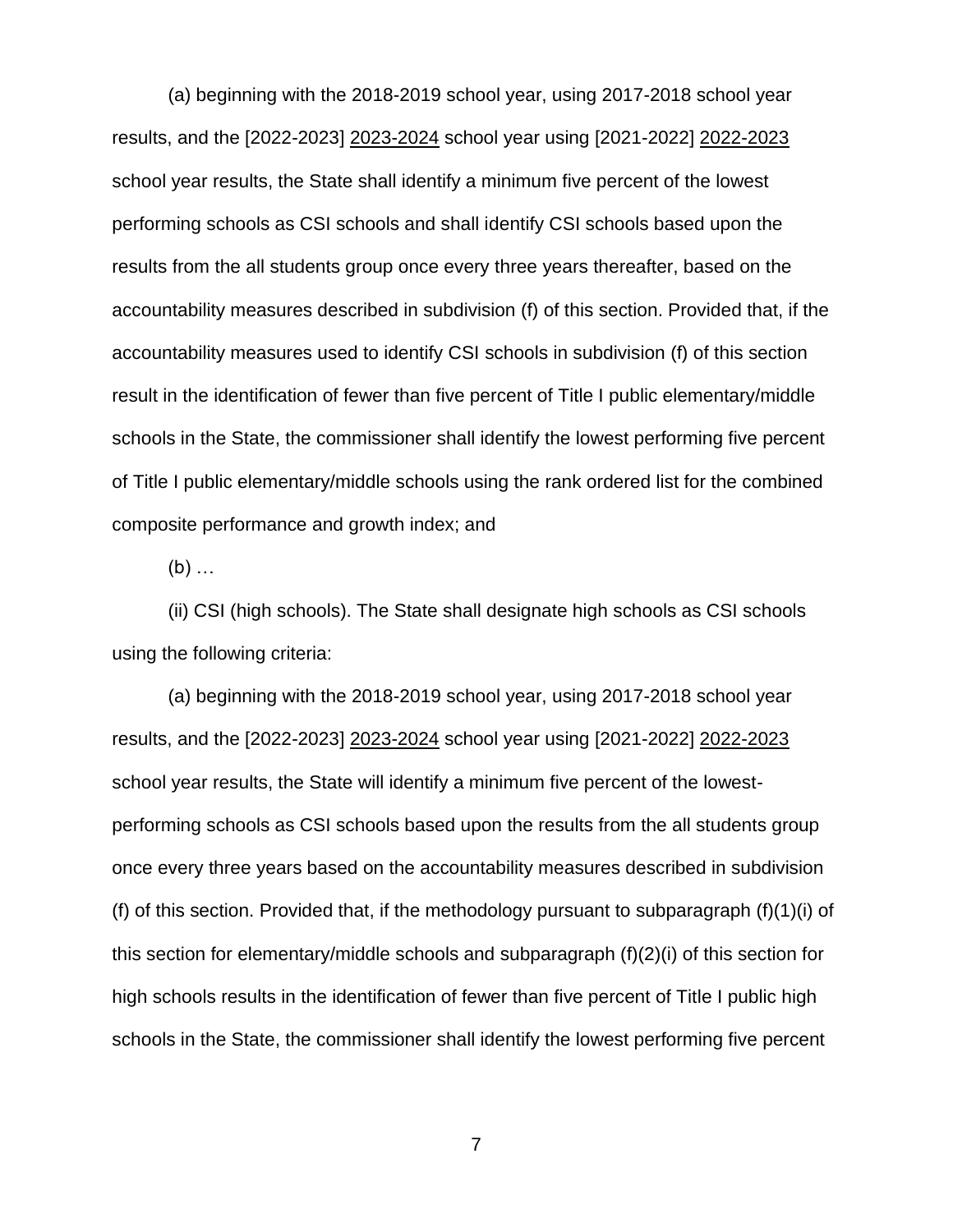of Title I public high schools using the rank ordered list for the combined composite performance and graduation rate index; and

(b)…

 $(c)$ …

3. Subparagraphs (xi) of paragraph (2) of subdivision (b) of section 100.21 of the Regulations of the Commissioner of Education are amended to read as follows:

(xi) The out-of-school suspension rate shall mean the number of students who were suspended from school (not including in-school suspensions) for one full day or longer anytime during the school year divided by the number of students enrolled on BEDS day of that school year commencing with data collected for the [2018-2019] 2022*-*2023 school year. A student is counted only once, regardless of whether the student was suspended one or more times during the school year. For the [2020-2021] 2023-2024 school year results, the Commissioner shall report for each accountability group for which a school or district is accountable a Level from 1-4 based on the out-ofschool suspension rate. For the [2020-2021] 2023-2024 school year results, districts must implement the provisions of 100.21(i)(4) for any schools that have an accountability group that performs at Level 1 on the out-of-school suspension indicator. Beginning with the [2023-2024] 2024-2025 school year results, the out-of-school suspension indicator shall be incorporated into the methodology used to determine the accountability status of schools and districts under this section.

4. Subparagraphs (ii), (iii), (iv), (v), and (vi) of paragraph (5) of subdivision (i) of section 100.21 of the Regulations of the Commissioner of Education are amended to read as follows: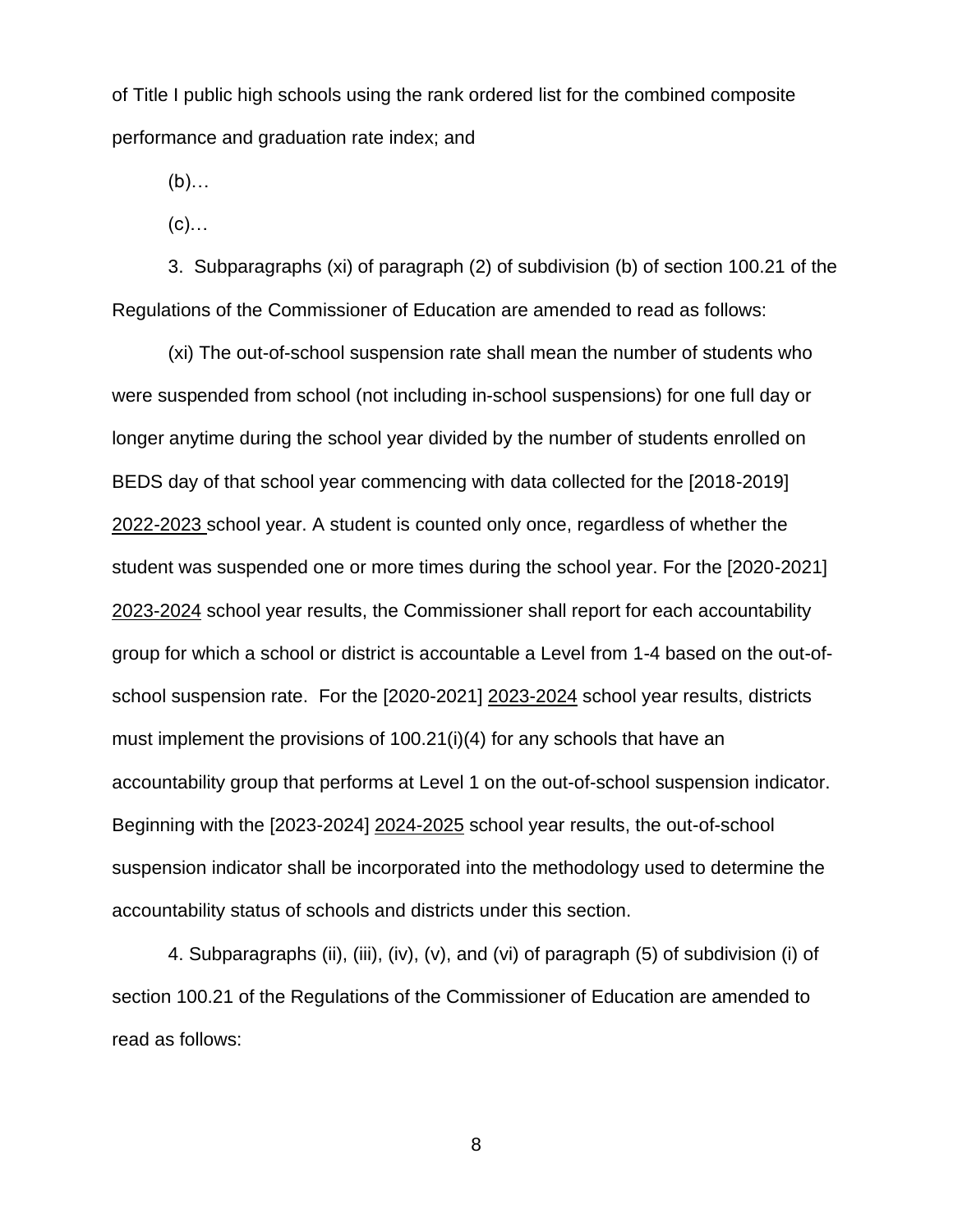(ii) Beginning with [2017-2018] 2021-2022 and [2018-2019] 2022-2023 school year results, any public elementary/middle or high school that has a weighted average achievement level or high school composite performance level of 1 or 2 and that fails to meet the required 95 percent participation rate for the same subgroup(s), in the same subject (*i.e.*, ELA or math) for two consecutive years, and that fails to improve participation rate as compared to the previous year for the same subgroup(s) and subject(s), as determined by the [Commissioner] commissioner, must conduct a participation rate self-assessment and develop a participation rate improvement plan, in such form and according to such timeline as determined by the [Commissioner] commissioner. Such school participation rate self-assessment and improvement plan shall be developed in collaboration with a committee composed of the school principal or his/her designee(s); school staff, including teachers and student support staff selected by the representative collective bargaining organization(s), and parents (not employed by the district or a collective bargaining organization representing teachers or administrators in the district) selected by school-related parent organizations; except that a school district may designate that a school-based management team established pursuant to section 100.11 of this Part or a community engagement team established pursuant to 100.19 of this Part may serve as the committee required by this paragraph. Such school plan must address participation of students from all subgroups for which the school has failed to meet the required 95 percent participation rate and failed to improve the participation rate as compared to the previous year. Such school plan must be adopted by the district Board of Education (in New York City, the chancellor or chancellor's designee), after consultation with the committee, no later than 60 days following notification to the district that such a plan is required. The Board of Education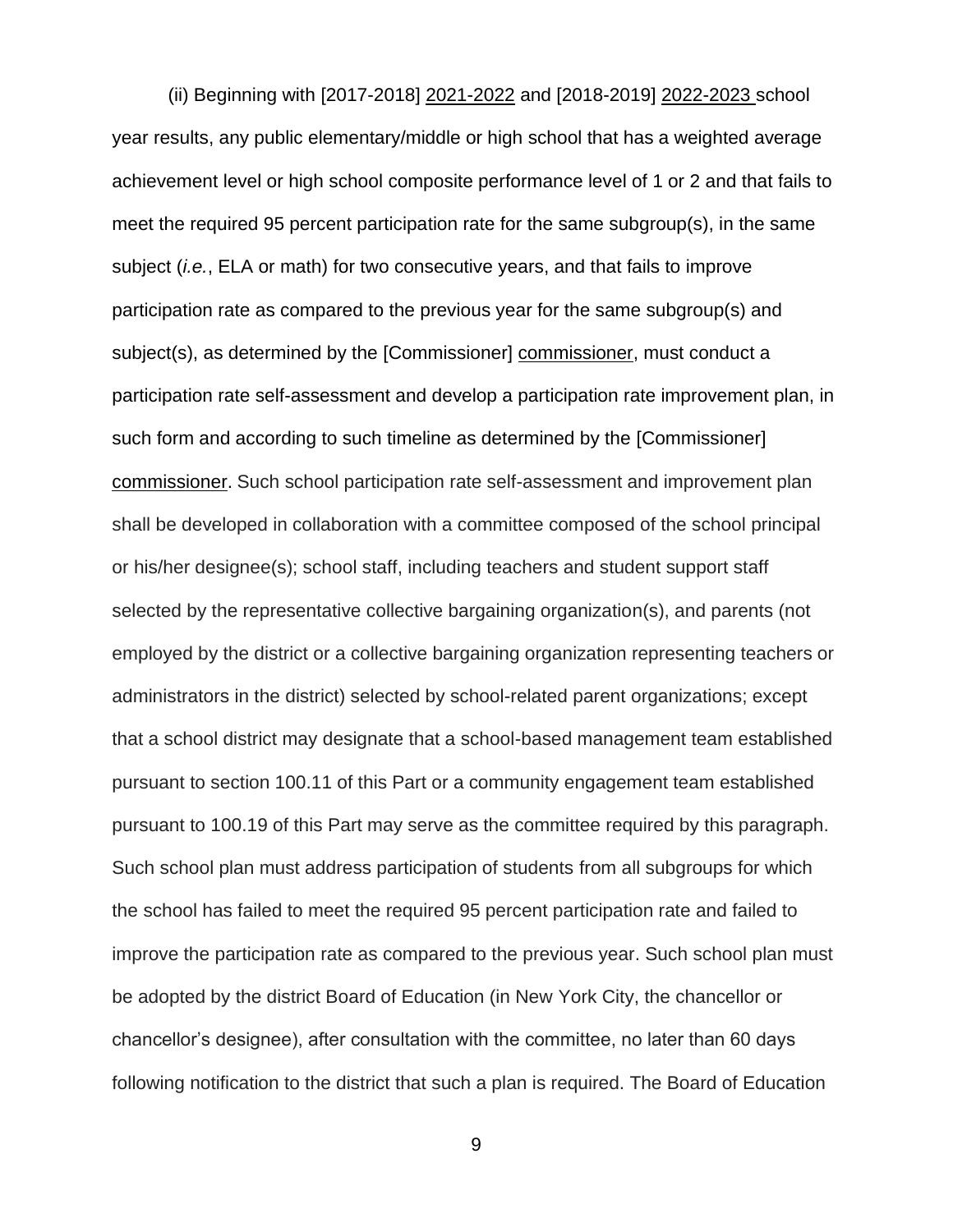(in New York City, the chancellor or chancellor's designee) shall take appropriate action to notify the general public upon adoption of the school plan; such action shall include, but not be limited to, publishing on the district website, if one exists, or direct notification, within 30 days of adoption, in English and translated, when appropriate, into the recipient's native language or mode of communication.

(iii) Beginning with [2018-2019] 2022-2023 and [2020-2021] 2023-2024 school year results, for any school that completed a school participation rate self-assessment and improvement plan in the previous school year and that fails to improve its participation rates for the subgroup(s) and subject(s), as determined by the commissioner, for which the plan was required, the district shall conduct a participation rate audit and develop an updated participation rate improvement plan. Such district participation improvement plan shall be developed in collaboration with a committee composed of the superintendent or his/her designee(s); the school principal or his/her designee(s); school staff, including teachers and student support staff selected by the representative collective bargaining organization(s); and parents (not employed by the district or a collective bargaining organization representing teachers or administrators in the district) selected by district-related and/or school-related parent organizations. Such district plan must be adopted by the district board of education, no later than 60 days following notification to the district that such a plan is required. The board of education (in New York City, the chancellor or chancellor's designee) shall take appropriate action to notify the general public upon adoption of the school plan; such action shall include, but not be limited to, publishing on the district website, if one exists, or direct notification to the parents, within 30 days of adoption, in English and translated, when appropriate, into the recipient's native language or mode of communication.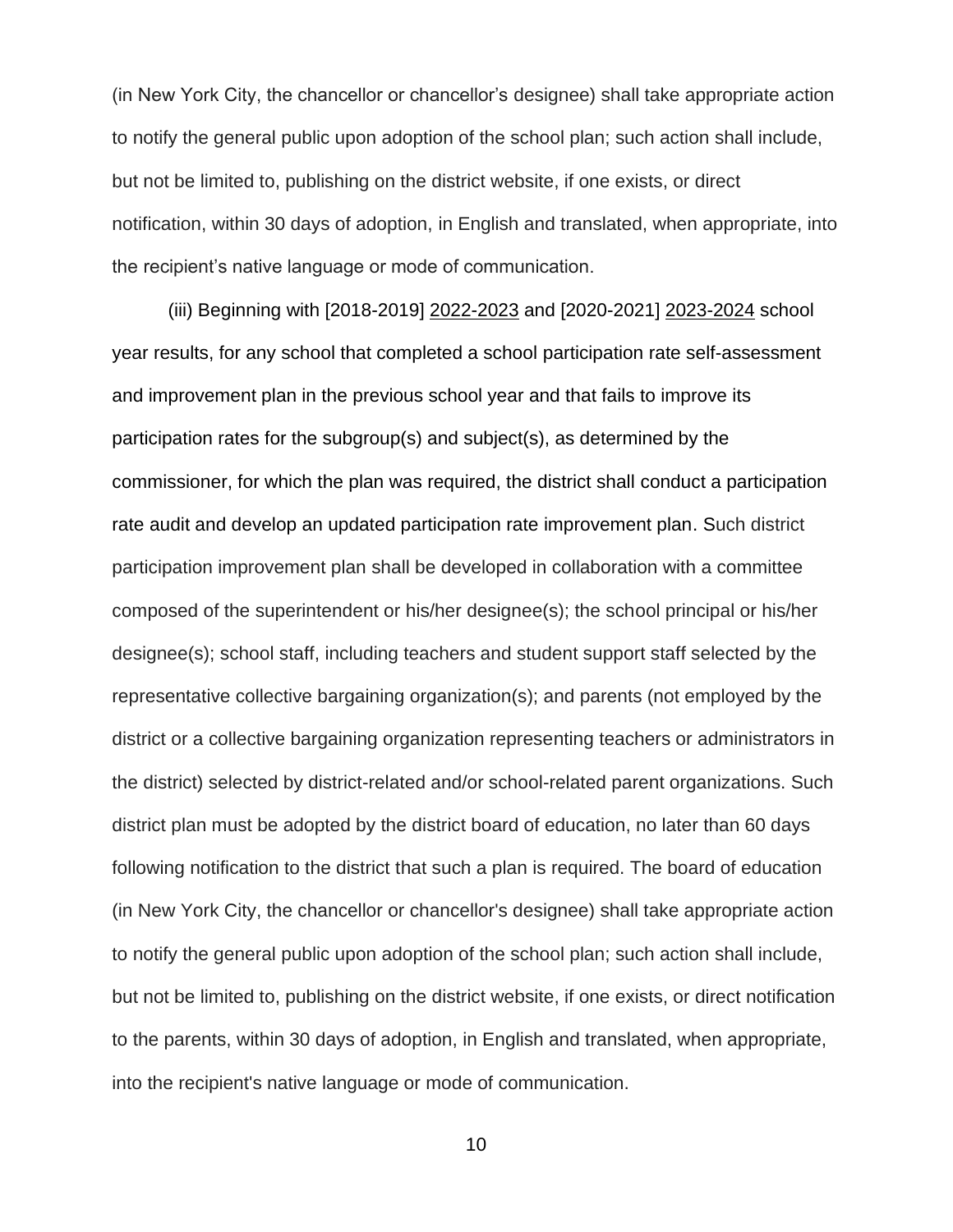(iv) Beginning with [2020-2021] 2023-2024 and [2021-2022] 2024-2025 school year results, for any school for which a district audit and district participation rate improvement plan was completed in the previous school year and that fails to improve its participation rates for the subgroup(s) and subject(s), as determined by the commissioner, for which the plan was required, the district must partner with a Board of Cooperative Educational Services (BOCES) or other technical assistance center to conduct a participation rate audit and develop an updated participation rate plan. Such participation rate improvement plan shall be developed in collaboration with a committee composed of BOCES staff, the superintendent or his/her designee(s); the school principal or his/her designee(s); school staff, including teachers and student support staff, no more than 50 percent of whom shall be selected by the representative collective bargaining organization(s); and parents (not employed by the district or a collective bargaining organization representing teachers or administrators in the district) selected by district-related and/or school-related parent organizations. Such plan must be adopted by the district board of education no later than 60 days following notification to the district that such a plan is required. The board of education (in New York City, the chancellor or chancellor's designee) shall take appropriate action to notify the general public upon adoption of the school plan; such action shall include, but not be limited to, publishing on the district website, if one exists, or direct notification to the parents, within 30 days of adoption, in English and translated, when appropriate, into the recipient's native language or mode of communication.

(v) Beginning with [2021-2022] 2024-2025 and [2022-2023] 2025-2026 school year results, for any school for which an audit and participation rate improvement plan was completed pursuant to subparagraph (iv) of this paragraph in the previous school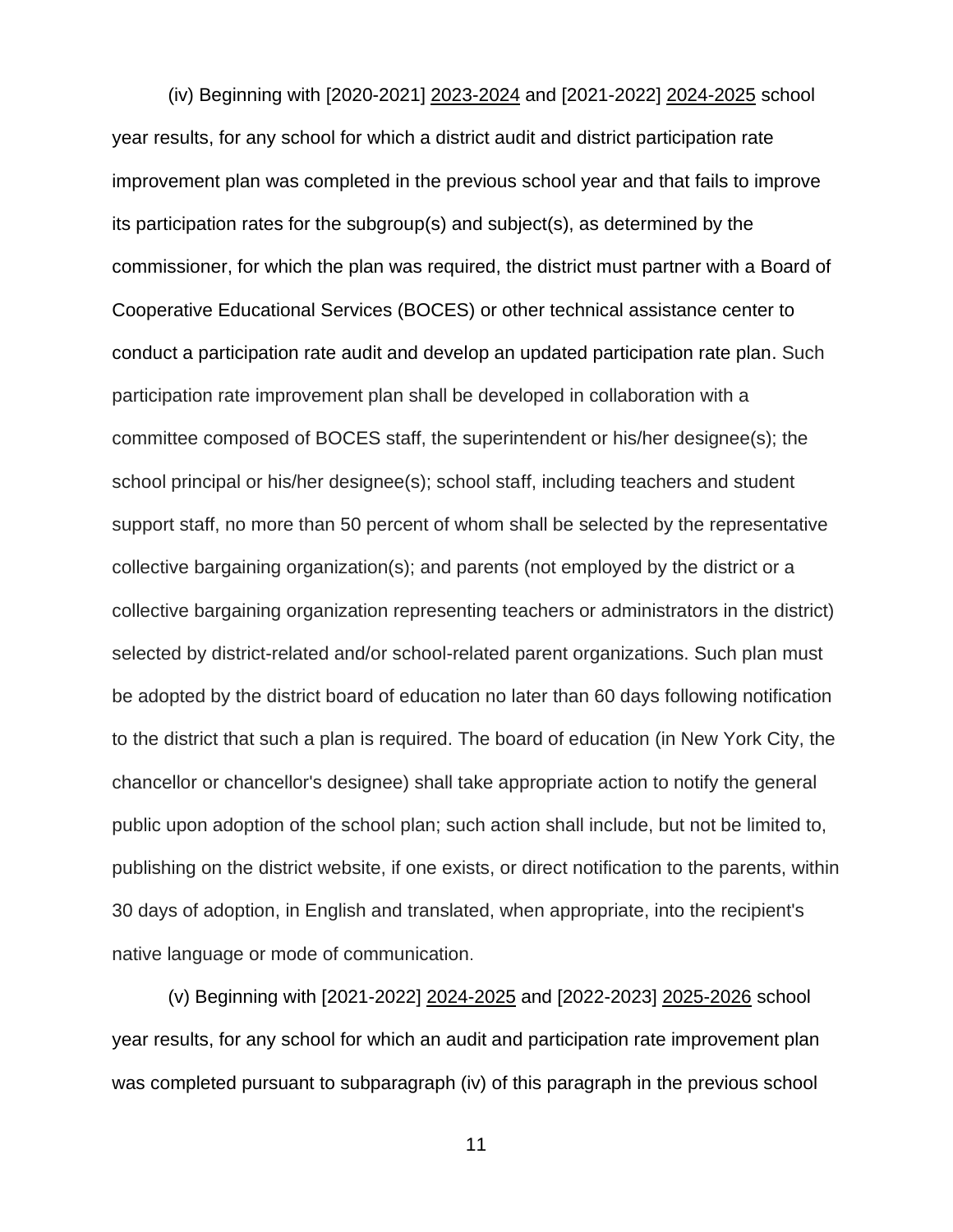year and that fails to improve its participation rates for the subgroup(s) and subject(s), as determined by the commissioner, for which the plan was required, the department shall conduct an audit of the participation rate and the school may be required by the commissioner to address recommendations contained in the participation rate audit.

(vi) Beginning with [2017-2018] 2021-2022 and [2018-2019] 2022-2023 school year results, for any public elementary/middle or high school that is required to develop a participation rate improvement plan and is among the lowest 10 percent of schools within the State for participation rate as determined by the commissioner, the district must submit such plan for approval by the commissioner no later than 60 days following notification to the district that such plan is required.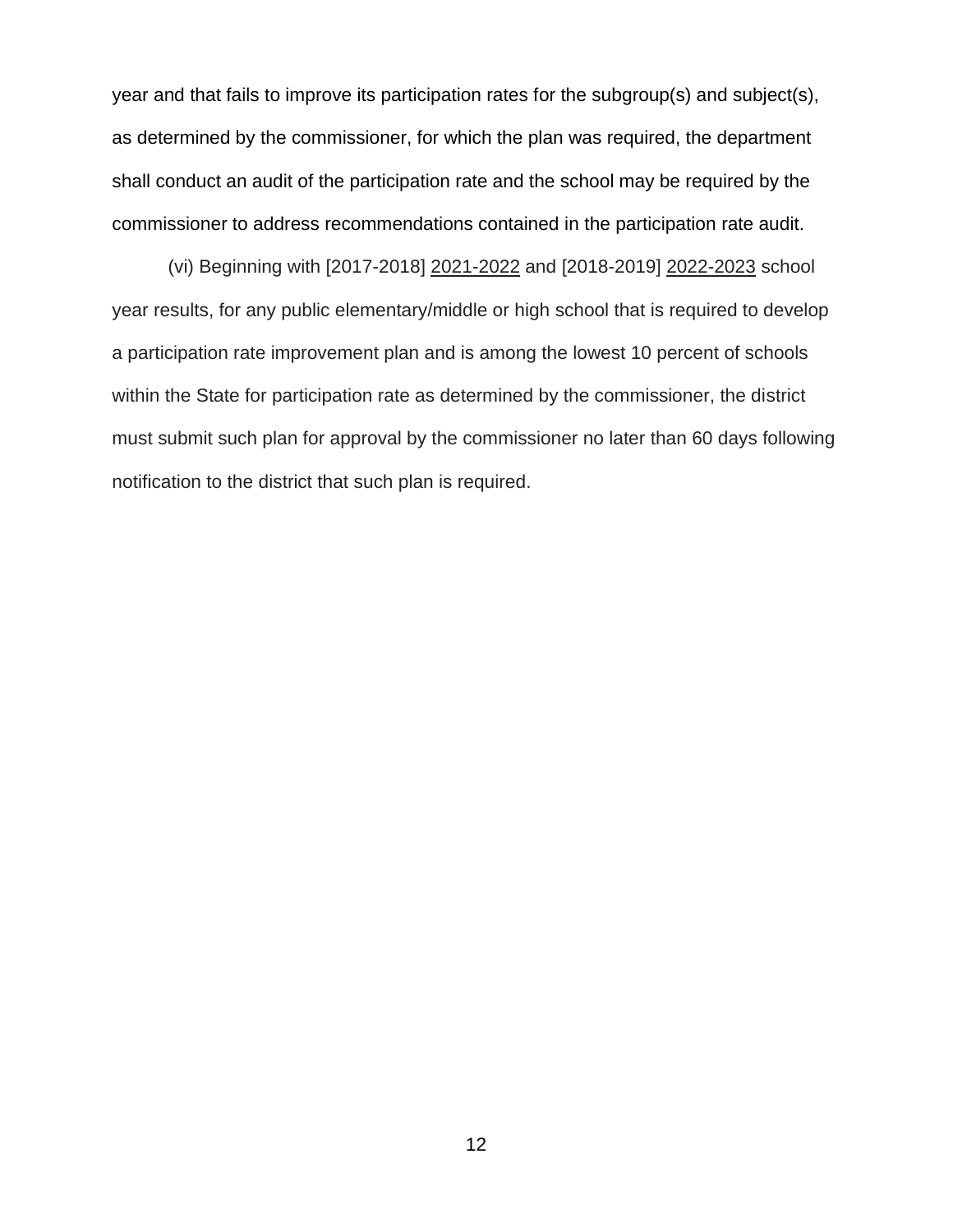# STATEMENT OF FACTS AND CIRCUMSTANCE WHICH NECESSITATE EMERGENCY ACTION

In February 2021, the Department submitted a waiver request to the United States Department of Education (USDE) on behalf of all Local Education Agencies (LEAs) in New York State seeking flexibility from federal accountability requirements in the 2020-2021 school year. Specifically, the waiver request addressed the unique circumstances caused by the ongoing COVID-19 pandemic. USDE granted the Department a waiver of the following requirements of the Elementary and Secondary Education Act (ESEA), as recently amended by the Every Student Succeeds Act (ESSA):

- Accountability and school identification requirements in Sections 1111(c)(4) and 1111(d)(2)(C)-(D): the requirements that a State measure progress toward Long-Term Goals and Measures of Interim Progress (MIP); meaningfully differentiate, on an annual basis, all public schools, including adjusting the Academic Achievement indicator based on a participation rate below 95 percent; and identify schools for Comprehensive, Targeted, and additional Targeted Support and Improvement based on data from the 2020-2021 school year.
- Report card provisions related to accountability in section 1111(h) based on data from the 2020-2021 school year. These include:
	- Section  $1111(h)(1)(C)(i)(l) (IV)$  and  $(Vl)$ : Accountability system description, other than the list of Comprehensive, Targeted, and additional Targeted Support and Improvement Schools.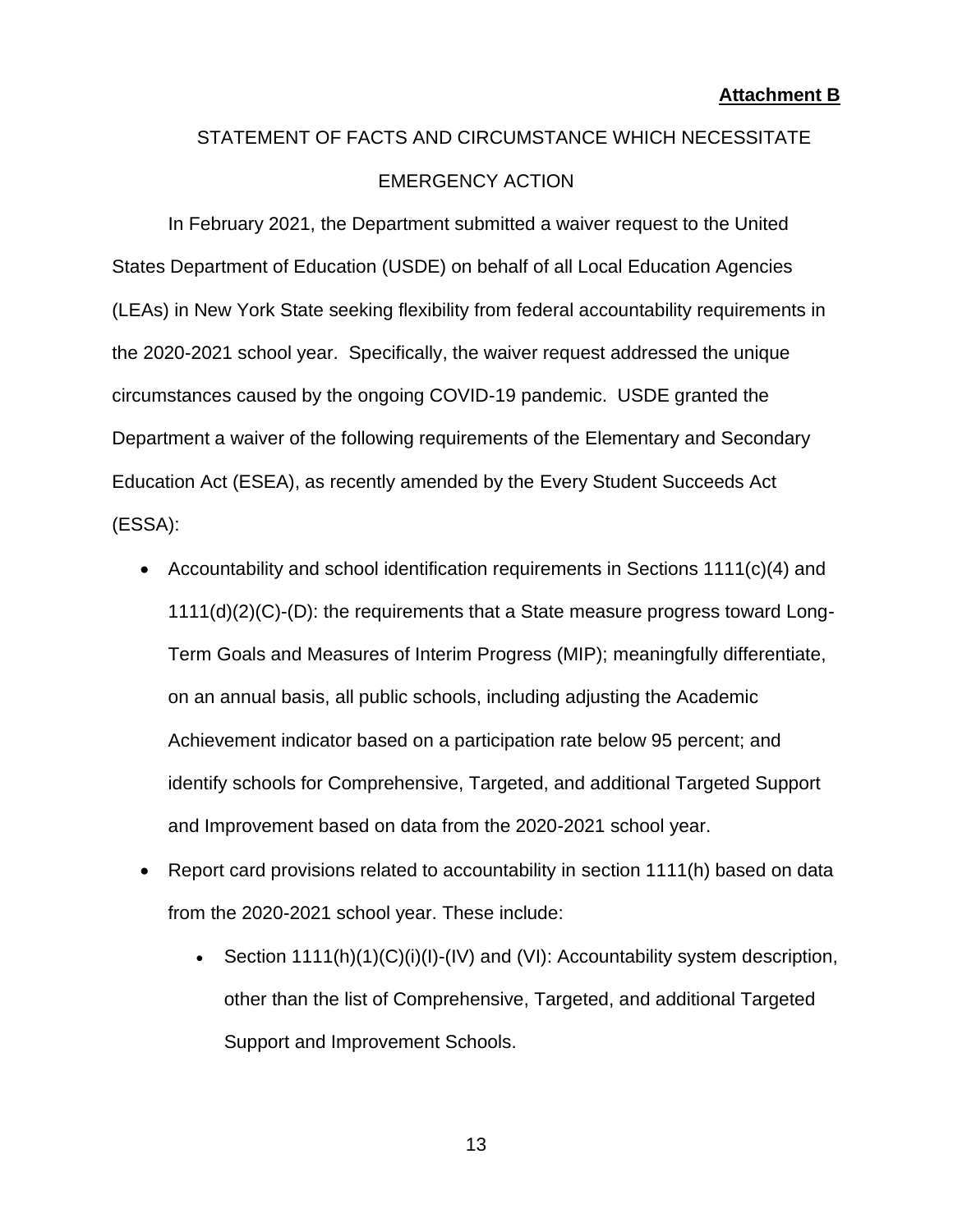- Section 1111(h)(1)(C)(iii)(l): Other Academic indicator results for schools that are not high schools.
- Section 1111(h)(1)(C)(v): School Quality or Student Success indicator results.
- Section 1111(h)(1)(C)(vi): Progress toward meeting Long-Terms Goals and MIPs.
- Section 1111(h)(2)(C) with respect, at the LEA and school levels, to all waiver requirements in section 1111(h)(1)(C).

As a result, it is necessary for the Department to adopt emergency regulations to be consistent with the waiver granted by USDE. The proposed amendment provides continued flexibility related to school and district accountability, out-of-school suspension rates, and school and district participation rate improvement plans.

The proposed amendment was presented to the P-12 Education Committee for recommendation to the Full Board for adoption as an emergency rule at the September 2021 meeting of the Board of Regents, effective September 14, 2021. Since the Board of Regents meets at scheduled intervals, the earliest the proposed amendment could be presented for regular (nonemergency) adoption, after publication in the State Register and expiration of the 60-day public comment period required in the SAPA sections 201(1) and (5), is the January 2022 Regents meeting. Furthermore, pursuant to SAPA 203(1), the earlier effective date of the proposed rule, if adopted at the (insert month) meeting, would be (insert date), the date the Notice of Adoption would be published in the State Register.

However, the emergency rule will expire on December 12, 2021. Therefore, a second emergency action is necessary for the preservation of public health and the